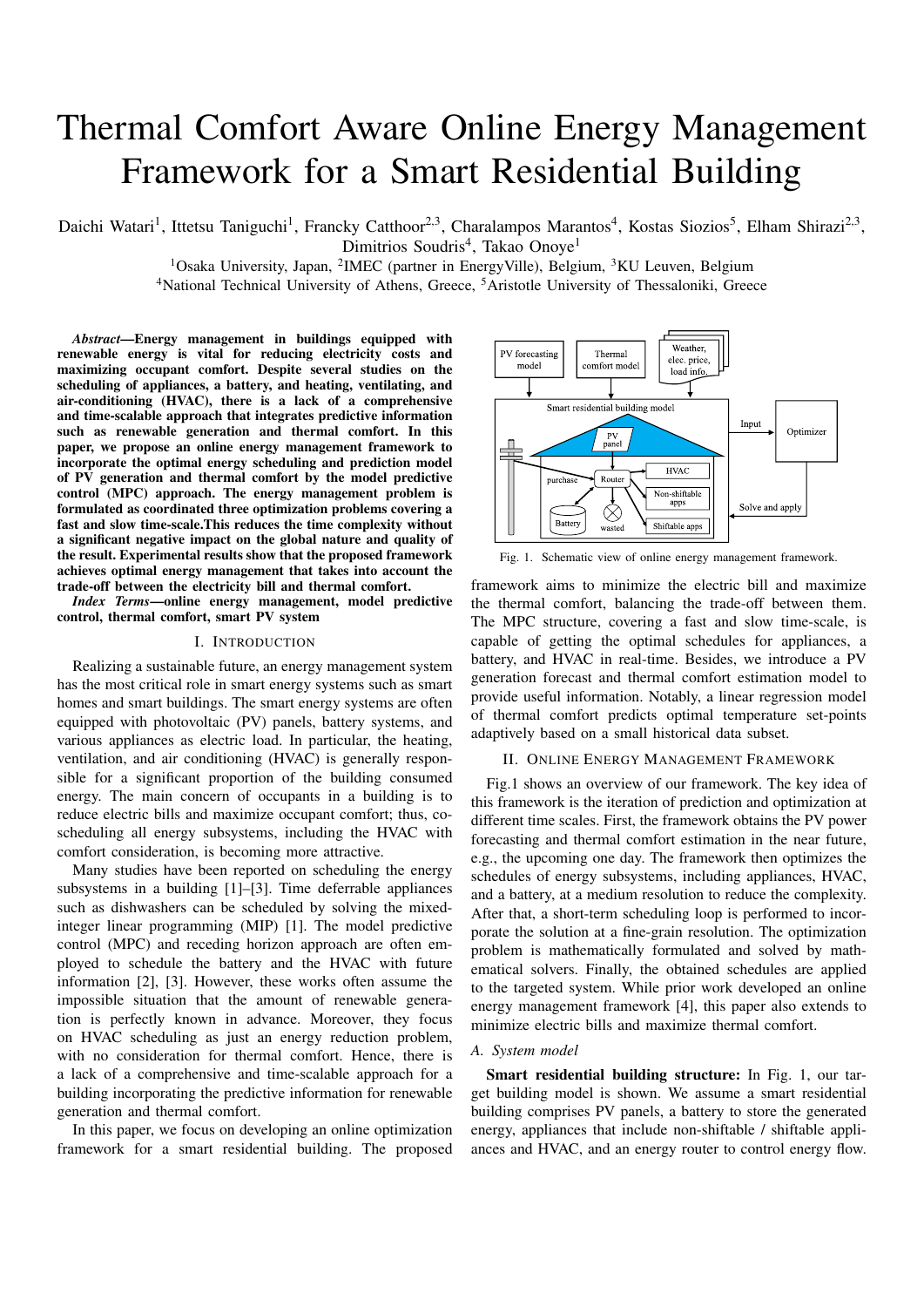This model only buys the electricity from the power company via the utility grid in case of a power shortage. Meanwhile, the surplus energy is charged to the battery system or wasted without selling to the grid.

PV forecasting: The PV generation has a high fluctuation due to meteorological stochastic phenomena. Thus, the PV generation forecast is necessary to balance demand and energy production. We use the forecast data provided by the PV nowcasting model [5], which can predict short-term generation based on sky-image, NN model, and highly accurate physicsbased modeling framework [6]. That provides sufficient planning for online energy management.

Battery: We use an equivalent circuit model introduced in [7] as a liquid-state lithium-ion battery model. This model can accurately predict a battery runtime and nonlinear I-V characteristics based on a state of charge (SOC) of the battery. In this paper, this model is implemented to reduce the charge/discharge energy loss and estimate the battery's internal state accurately. Appliance model: We consider two sets of appliances: nonshiftable (the starting time can not be deferred) and shiftable (the starting time can be shifted to the other time slot) appliances. The framework also optimizes the shiftable appliance schedule with constraints of user preferences minimizing the electric bill. Each shiftable appliance is characterized by four parameters [8]: (1) operating time, (2) configuration time, which is the time to be able to start the appliance, (3) deadline, which is the time by which the appliance must be completed, and (4) power profiles. The shiftable appliance must be scheduled from the configuration time until the deadline.

Building thermal and HVAC model: To provide the indoor temperature control and ensure thermal comfort, we capture the building dynamics using the following equation [9]:

$$
T_{t+1}^{in} = (1 - \frac{\Delta t}{\tau}) \cdot T_t^{in} + \frac{\Delta t}{\tau} \cdot \{T_t^{out}
$$

$$
- 1000R \cdot (P_{AC} \cdot COP \cdot u_t + Q_t^{gain})\}
$$
(1)

where t is a time index, and  $\Delta t$  is length of time resolution.  $T^{in}$ and  $T^{out}$  are the indoor and outdoor temperatures, respectively.  $\tau$  and R show the time constant and the thermal resistance for the building dynamics, and they are identified by the building data-sheet.  $Q<sup>gain</sup>$  is the thermal gain in kW for the building, such as solar radiation and internal heat.  $P_{AC}$  and  $COP$  are rated power and coefficient of performance of the HVAC, respectively. We assume the air conditioner with an inverter as HVAC, i.e., HVAC output can be continuously controlled from 0% to 100%. Thus, the manipulated variable  $u$  for each  $t$ is introduced and scheduled with the range from 0% to 100%.

## *B. Thermal comfort estimation*

To improve thermal comfort for building zones, we introduce the Fanger's predicted mean vote (PMV) / predicted percentage of dissatisfied (PPD) model [10] widely adopted to a real application. Fanger's model can predict the occupants' level of dissatisfaction in a zone based on environment and occupant parameters, e.g., indoor temperature, humidity, metabolic rate, and clothing insulation.



Fig. 2. Dual time-scale optimization flow of online energy management framework.

Since our framework controls the indoor temperature, we need to express Fanger's model as a function of the thermal zone's temperature only. Therefore, we employ a linear regression model the same as appeared in [11] to construct a thermal model for the indoor temperature in the following form:

$$
PMV_t = \theta_t^0 + \theta_t^1 \cdot T_t^{in} \tag{2}
$$

where  $\theta^0$  and  $\theta^1$  are the weights. The weights for each t are iteratively updated and refined every day using only the latest historical data of the last x days and near time window  $(-y \text{ steps})$  $\sim$  +y steps of the same time). This model's concept is based on the fact that Fanger's factors (e.g., metabolic rate, clothing, and so on.) are almost constant for the last few days, while the weather such as humidity can be considered similar for a given time slot between consecutive days [11]. In this paper,  $x$  and  $y$  are set to 15 and 3 same as in [11].

When the PMV is 0, the dissatisfied rate (PPD) is minimum (5%), i.e., the best case. From the model (2), for all time steps, we extract the temperature set-point  $T_{est,t}^{set}$  to minimize the PPD, and the upper / lower bound, denoted by  $T_{est,t}^{upper}$  and  $T_{est,t}^{lower}$ , which ensures the acceptable PPD limit of less than 10% in the ASHRAE 55 standards. These values are used in the objective function and the constraints.

## III. DUAL TIME-SCALE OPTIMIZATION

Fig. 2 shows the dual time-scale optimization flow of the proposed framework. The framework comprises multiple optimization stages for each purpose, considering two different time-scales: coarse- and fine-grain time scale. In this way, we deal with long- and short-term system dynamics simultaneously, which allows reducing the time complexity heavily while maintaining high solution quality.

Let  $T_c$  and  $T_f$  be the planning period of coarse- and fine-grain time scale, respectively.  $\Delta t_c$  and  $\Delta t_f$  be the time resolution of coarse- and fine-grain time scale, respectively. In accordance with the MPC, the framework iterates the following process every internal period, e.g., 15 min. First, the PV forecasting and the comfort estimation model provides predictive information. Then, appliance scheduling (AS) decides the shiftable appliance schedule. Next, the thermal and battery scheduling (TBS) calculates the battery and HVAC schedules. These schedules are obtained for a long period of  $T_c$  (e.g., 24 hours), with coarse-grain resolution  $\Delta t_c$  (e.g., 15 min). For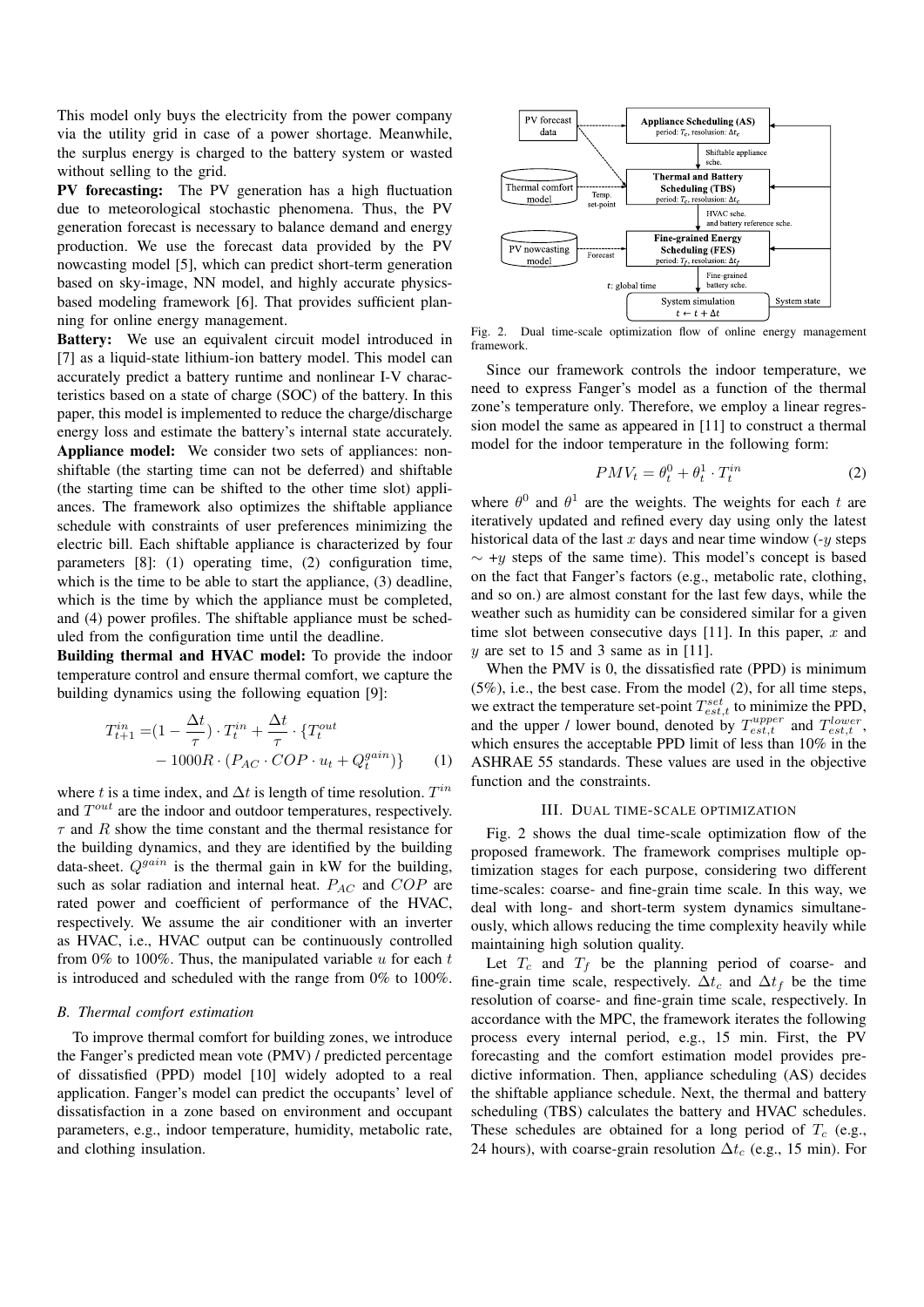the long planning period, PV forecasting is roughly performed: history-based prediction. After that, the fine-grained energy scheduling (FES) is executed to provide precise control for a short period  $\Delta t_f$  (e.g., 15 min) with a resolution  $\Delta t_f$  (e.g., 1 sec). Based on the above procedures, the comprehensive energy management dealing with appliances, HVAC, and a battery is realized in real-time. The details of the framework are described as follows:

### *A. Appliance scheduling*

In the AS, the ON-OFF schedules of shiftable appliances are optimized by solving the MIP problem. To capture long-term system dynamics such as PV generation and electricity prices,  $T_c$  and  $\Delta t_c$  typically set 24 hours and 15 min, respectively. The main financial concern of a smart residential building's occupant is the electric bill. Therefore, the objective function is to minimize the electric bill, and the solution of the AS contains the optimal schedules for shiftable appliances and energy purchases from the utility grid. Note that HVAC and battery scheduling are omitted and solved in the next problem, and this decomposition reduces the time complexity significantly. Only the appliance schedules are employed, and the rest are discarded and recalculated in the following problem.

## *B. Thermal and Battery Scheduling*

The TBS realizes the optimal HVAC and battery scheduling for the same time scale as AS. The input is shiftable appliance schedules obtained by AS, electricity price, weather information, and optimal temperature set-points  $T_{est}^{set}$  with limits  $T_{est}^{upper}/T_{est}^{lower}$  discussed in Sec. II-B. In order to balance the trade-off between the electric bill and thermal comfort, we employ the weighted sum approach, and the objective function is defined and minimized as follows:

 $J_{opt} = \omega \cdot J_{cost} + (1 - \omega) \cdot J_{comfort} + P_e \cdot \sum$  $t_c$  $s_{t_c}$ (3)

where:

$$
J_{cost} = \sum_{t_c=0}^{T_c} \xi_{t_c} \cdot E_{t_c} / Bill_{max}
$$
 (4)

$$
J_{comfort} = \sum_{t_c=0}^{T_c} (T_{t_c}^{in} - T_{est,t_c}^{set})^2 / |T_{max}^{error}|
$$
 (5)

where  $\omega$  is the weight to control the trade-off.  $P_e$  is a large penalty constant (e.g., set to 1000), and  $s_{t_c}$  is a non-negative slack variable that takes the value by which  $T_{t_c}^{in}$  exceeds the limits  $T_{est,t_c}^{upper}$  and  $T_{est,t_c}^{lower}$ .  $\xi_{t_c}$  means electricity price per kWh, and  $E_{t_c}$  is the purchased energy from the grid.  $J_{cost}$ and  $J_{confort}$  are cost functions indicating electric bill and indoor temperature error from optimal set-point. To treat these functions equally in the weighted sum, they are normalized [12] by possible maximum values  $Bill_{max}$  and  $T_{max}^{error}$ .

The formulation includes battery model and energy flow constraints for the building, but the details are omitted because of space limitations. Hence, the TBS realizes the co-scheduling of the HVAC and the battery. Since the battery generally has a great impact on energy usage, this co-scheduling will provide more flexibility to the trade-off between the electric bill and

TABLE I RESULTS OF TOTAL ELECTRIC BILL AND AVERAGE PPD FOR PROPOSED AND FIXED SET-POINT METHODS.

| Method                    | Proposed method        |                 |                |                |
|---------------------------|------------------------|-----------------|----------------|----------------|
|                           | Comfort                | <b>Balanced</b> |                | Eco            |
| Electric bill [cents]     | 210<br>5.17            | 201<br>5.75     |                | 189<br>9.22    |
| Average PPD [%]<br>Method | Fixed set-point method |                 |                |                |
|                           | $24^{\circ}$ C         | $25^{\circ}$ C  | $26^{\circ}$ C | $27^{\circ}$ C |
| Electric bill [cents]     | 235                    | 220             | 206            | 192            |
| Average PPD [%]           | 12 7                   | 6.46            | 6.15           | 9.70           |

thermal comfort. The accurate battery model includes nonlinear equations; thus, this problem has to be dealt with by a nonlinear programming (NLP) solver. Then, the obtained battery power trajectory is utilized as reference values in the FES.

## *C. Fine-grained Energy Scheduling*

The FES realizes short-term energy management to interpolate the coarse-grain schedules of the other two problems. We formulate the NLP problem to minimize the mismatch between demand and PV generation. The PV nowcasting model provides the forecast profiles of PV power generation. Besides, the equivalent circuit battery model is integrated to capture the transient energy loss. The FES usually employs 15 min period as  $T_f$ , because a 15 min period is well-balanced between PV forecast accuracy and the optimization problem's dimension. Meanwhile, the time resolution  $\Delta t_f$  is set to be 1 sec to consider battery dynamics, whose time constant is usually a few seconds. We also introduce the constraint to ensure that the battery power does not deviate greatly from the reference battery power provided by TBS. The precise battery power schedule optimized by the FES is also applied to the targeted system.

### IV. SIMULATION RESULTS

In the simulation study, we consider the simulation period of five days in August. The parameters of the proposed framework are:  $T_c = 24$  h,  $\Delta t_c = 15$  min,  $T_f = 15$  min, and  $\Delta t_f = 1$ s. Thus the optimization flow is executed every 15min. The CPLEX v12.9 and IPOPT v3.12 are used as the MIP solver and the NLP solver, respectively. Note that the total solution time of the three optimization problems is average under 10 sec for modern laptop PC (Intel Core-i7 6600U CPU with 2.60 GHz clock frequency and a 16 GB of DDR3 RAM). Therefore, the solution can be obtained in real-time, even using the solvers that are not fully optimized for runtime.

We consider real-time pricing policy as the electricity pricing scheme and use the actual profiles from company ComEd, US. The peak power of the PV panel is set to 4 kWp, and the average error of the PV forecast is 25% for the longterm and 12% for the short-term [5], respectively. The battery size is 4kWh, and the parameters of the circuit model are chosen from [7]. The average daily total demand is 18 kWh without HVAC. We use the DRED dataset as demand profiles of non-shiftable and shiftable appliances [13]. Three shiftable appliances, including dishwasher, clothes washer-dryer, and EV